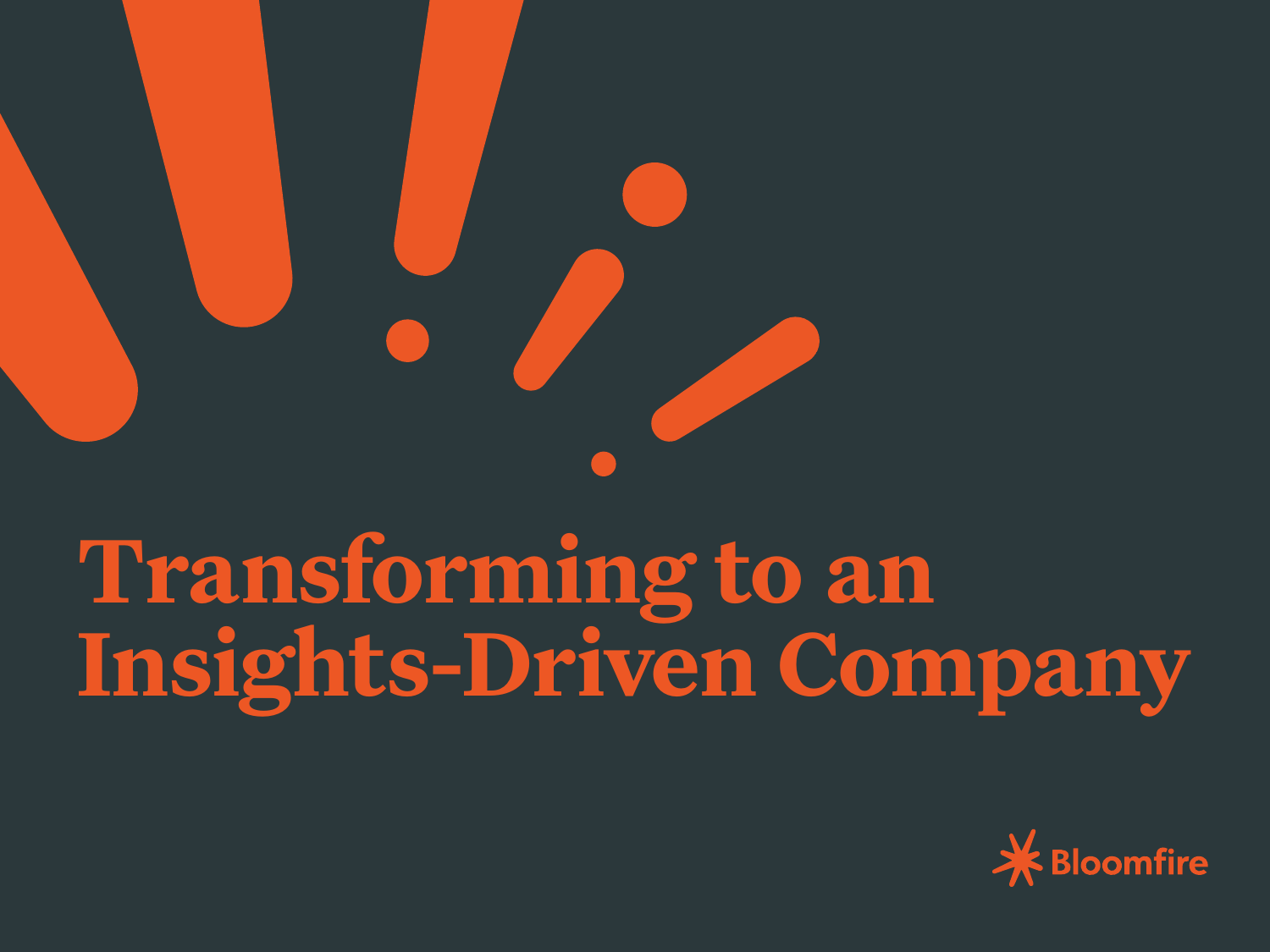



### **Contents**

Becoming an Insights-Driven Company Eliminating Knowledge Silos ........ Creating Cultural Change ............. Real World Example: Conagra Bran Takeaways: Maximizing the Value of



| pany3           |  |
|-----------------|--|
|                 |  |
|                 |  |
| nds 10          |  |
| of Insights  11 |  |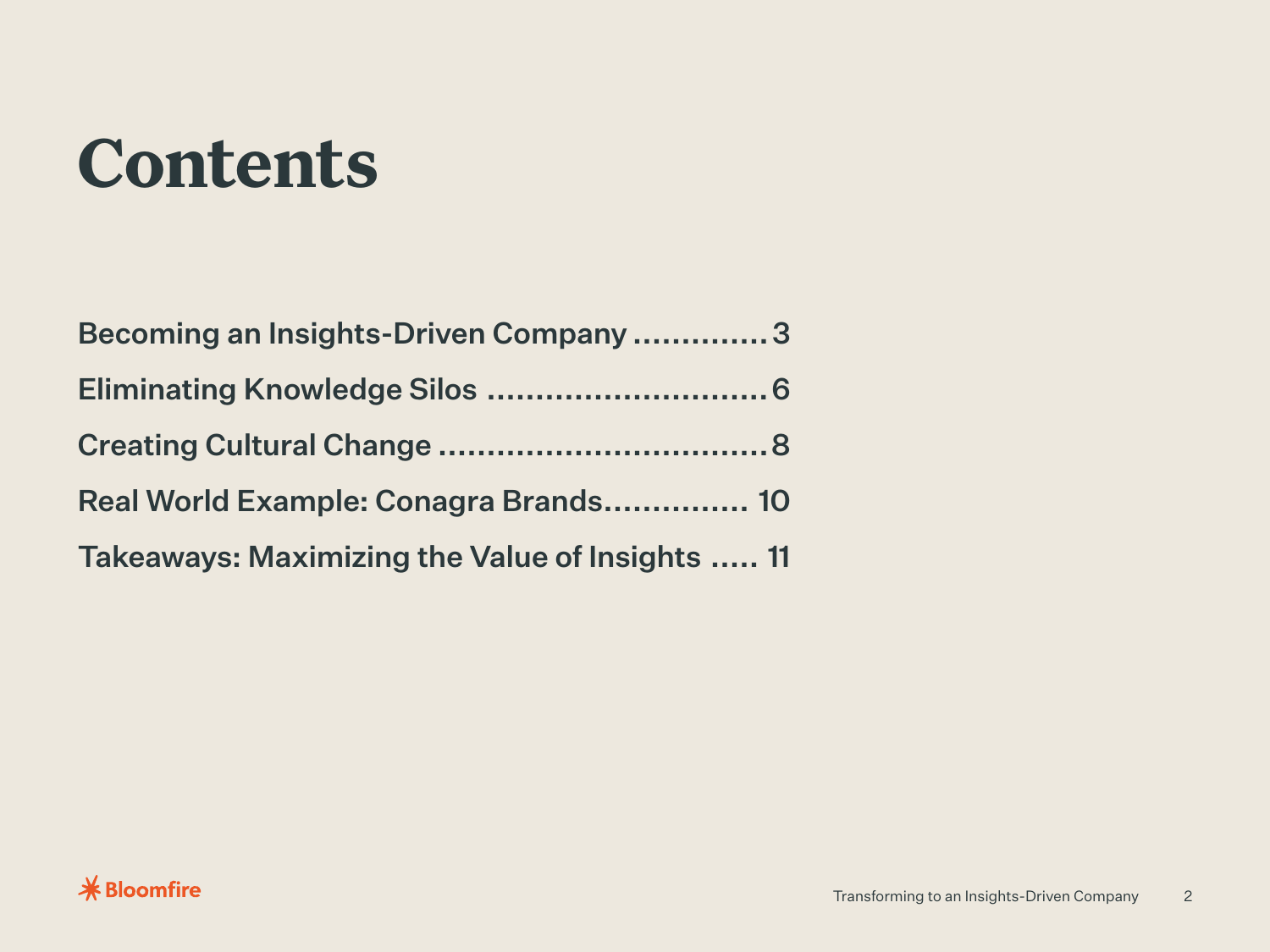Whether you sell to businesses, consumers, or both, understanding the behaviors and buying habits of your customers gives your organization the ability to make strategic business decisions and stay on the bleeding edge of industry innovation. That's where a market research or insights function comes in.

Becoming insights-driven pays off in big ways for businesses. According to Forrester, mature insights-driven organizations are 2.8 times more likely to report double digit year over year growth and 1.6 times more likely to report that using analytics has increased their revenue than their less advanced peers.<sup>3</sup>



However, despite the significant benefits of collecting and analyzing customer insights, many businesses don't employ successful strategies to turn their insights into action. In fact, only 49% of business decisions are based on the analysis of data and information, relying on the personal opinion of the internal decision maker instead.<sup>4</sup>

Insights-driven companies transform customer or consumer data into insights and make those insights accessible and actionable across the organization. This ultimately allows organizations to make smart decisions informed by customer insights and proactively deliver great customer experiences.

If the benefits of being an insights-driven company are obvious, why are so few businesses making insights-driven decisions? There are four common reasons that businesses struggle to integrate customer insights into their strategic decision-making.

### **1. Departmental Silos**

If you have insights functions that have built up over the years embedded within your lines of business (LOBs), you may face the hurdle of departmental silos. No matter how good each of your insights teams is at influencing decisions within their respective LOB, it is common to lose sight of the bigger picture.



### **Becoming an Insights-Driven Company**

Customer experience has overtaken both price and product as a key brand differentiator.<sup>1</sup> Good customer service has become table stakes: consumers now expect positive, consistent experiences across all brand channels. Consumers increasingly expect brands to take a proactive approach to the customer experience, from delivering tailored shopping and content recommendations to delighting them with unexpected offers via their preferred channel. In fact, 80% of customers say they are more loyal to brands that demonstrate a strong understanding of them and what they're looking for, while 60% report frustration with brands' inability to meet their needs.<sup>2</sup>

> **Mature insightsdriven companies are 2.8 times more likely to report double digit year over year growth.**

Forrester Research



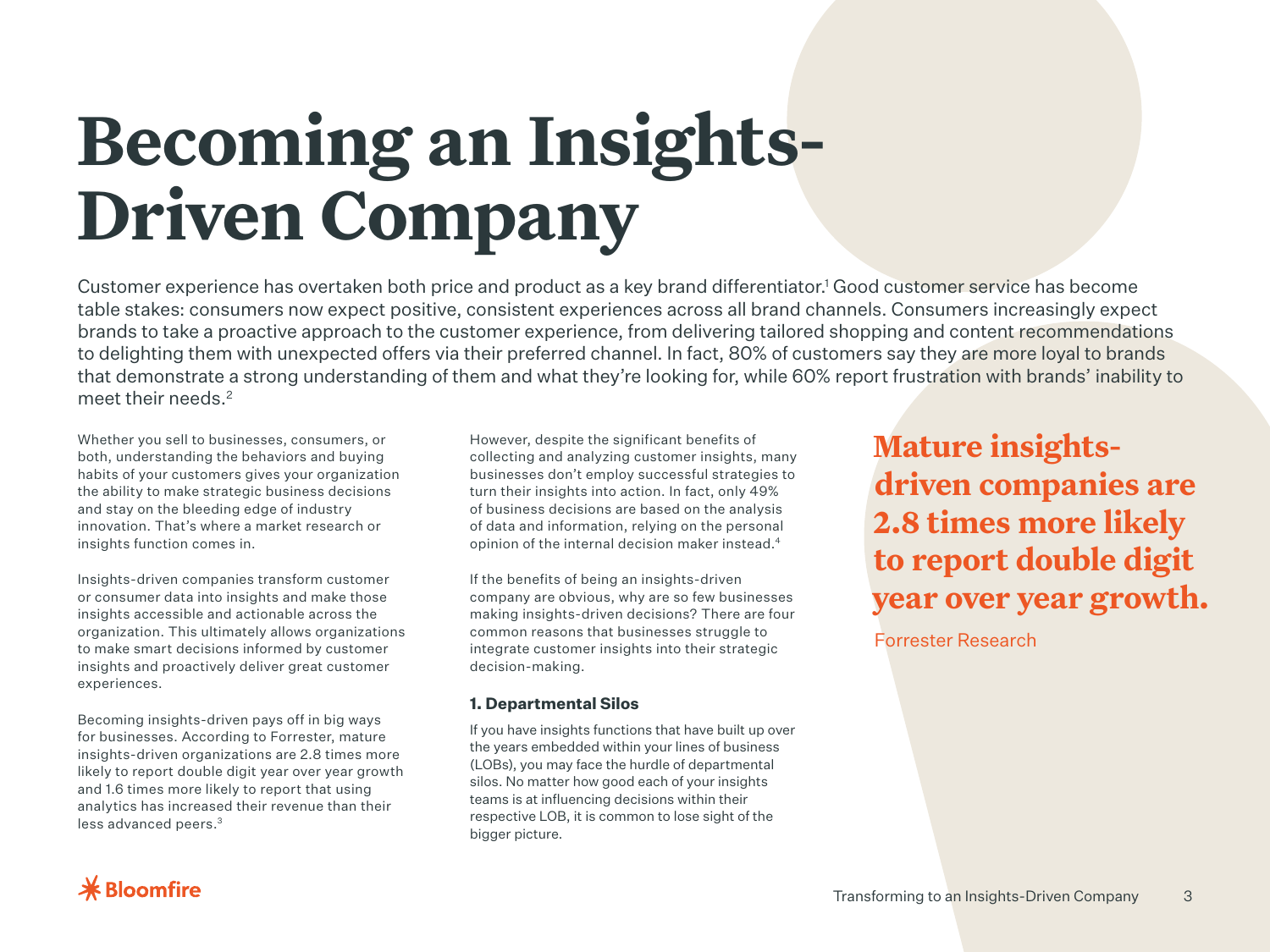About 55% of companies are still operating with siloed information and knowledge today, with each department making its own decisions without considering decisions at a company-wide level.5 Often, the result of these silos is that the company lacks a holistic view of the customer. This kind of information segmentation can lead to non-strategic and disjointed decision making, which directly impacts the customer experience.

### **2. Fragmented Technology**

Chances are if your siloed teams aren't collaborating, they are also relying on separate tools and technology. Many organizations struggle with

legacy intranet sites that require complex levels of permission and that are difficult to navigate and search. These are typically coupled with layers of other tools, also attempting to centralize insights and customer information.

In fact, only 17% of companies have fully integrated their customer data across all areas of the organization.<sup>6</sup> Knowledge silos restrict companywide innovationby creating pockets of information within departments. They also create systems of data and information in one area of the business that are incompatible with other department's systems of data.

### **3. Misinterpretation of Data**

Misunderstanding customer insights is another detrimental problem for a company trying to become more insights-driven.

To distribute reports, many companies rely on dated intranet sites that contain lists of files—with no context or summaries and no easy way to search for specific findings. In other cases, business and operational teams are given access to folders and expected to hunt for information. If they are reviewing reports with no additional context or guidance, there is the added risk that they are misinterpreting the findings.

Companies Fully Integrated With Their Customer Data Across All Areas Of The Organization



### Business Decisions Based On Analysis Of Data And Information

Companies Still Operating With Siloed Information And Knowledge Today



Transforming to an Insights-Driven Company 4







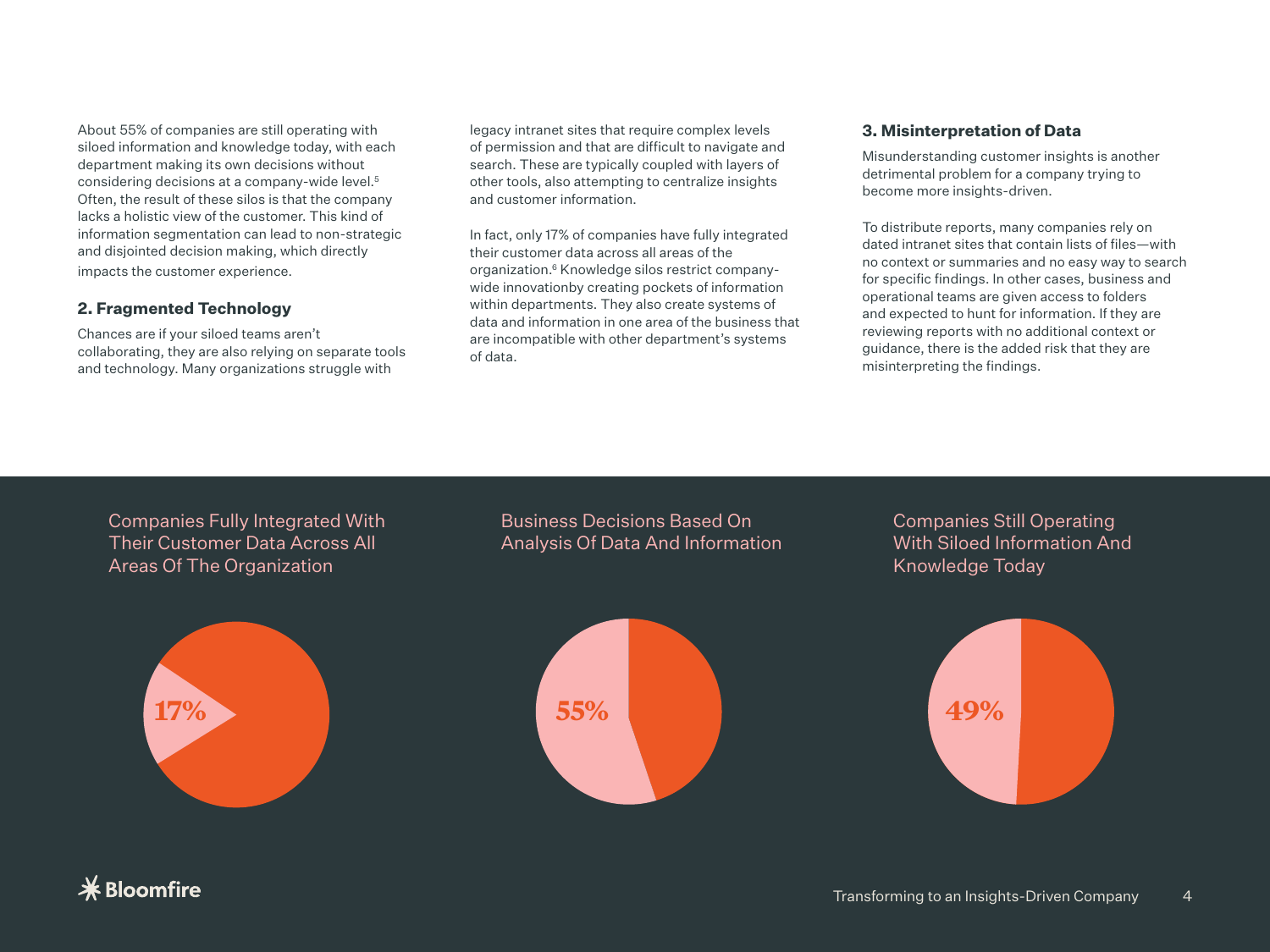



As teams become increasingly distributed and the need to access research on demand increases, your insights distribution also needs to adapt so stakeholders can easily find, understand, and act on the most important takeaways.

### **4. Knowledge Hoarding**

For some companies, it's not only a lack of tools and organization but also a corporate culture that doesn't promote information sharing. To unlock the full potential of customer insights and to make strategic business decisions, it is crucial that businesses create a shift in corporate culture—to a culture that promotes knowledge engagement.

Insights teams must think strategically about how to expand the reach of their research beyond the line managers who commissioned it. Additionally, decision-makers across the organization should be encouraged to ask questions and participate in conversations about research findings. This will help get a dialogue flowing and keep stakeholders engaged with insights.

### **Time for a Change**

It's a critical time for organizations to re-evaluate their insights strategy to derive more value from their investment. Best-in-class companies are re-thinking not only the importance they place on insights, but also the tools, processes, and culture that play a part in creating an insights-driven company.



Positioning customer insights at the forefront of your business, and empowering your workers to make better decisions based on those insights, is vital to being a successful customer-centric company. By arming internal stakeholders with the knowledge and data they need to make informed decisions, your company can streamline processes, improve product offerings, develop highly targeted messaging, and gain new advantages over competitors.

Insights-driven companies are growing at an average of more than 30% annually and are twice as likely as

their peers to be leaders in customer loyalty, according to Forrester Research.<sup>7</sup> This shows the importance of developing strategies that place insights at the center of your organization. The good news is that companies taking the initiative are reaping the benefits. In fact, businesses with the strongest cultures of insights-centricity were twice as likely to have significantly succeeded their business goals in the past year as their less mature

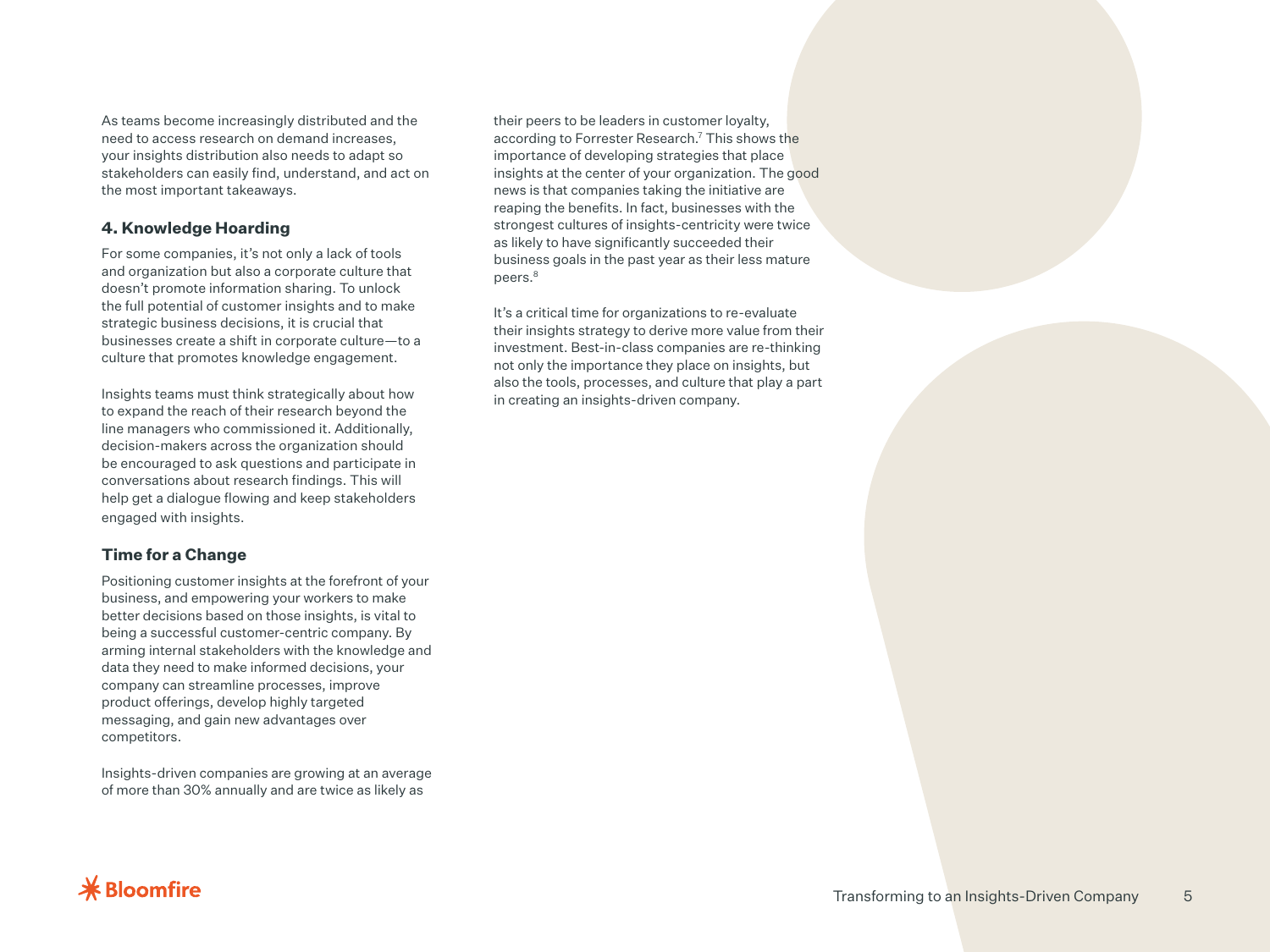To take full advantage of your customer research, you need to eliminate knowledge and technology silos within the business. But how is this possible when you have insights teams embedded within LOBs, possibly spread across multiple regions?

Leading companies are looking toward cloud-based insights and knowledge management platforms sometimes also referred to as research libraries to manage their insights. These platforms help to unify research teams by providing a common location for sharing files, context about the information in them, and embedded data sources for a centralized insights knowledge hub. And this can all be done without having to reorganize the

team's structure.

### **Centralizing Insights**

An insights platform allows an insights team to share reports, presentations, customer interviews, and other market research materials throughout the entire company. They can easily package those materials to include a summary of information, any important statistics found in that report, and recommended actions for different stakeholder groups. Stakeholders from other departments and teams can then comment or ask questions in response to the content. If, for example, an insights group published a new report on customers'

perceptions of a rebranded website, a UX leader could add follow-up questions to the report's post, and the insights teams could answer the questions or use them as a starting point for future research initiatives.

Employing a system that allows for context and two-way conversations surrounding the shared information gives that data a deeper meaning and reduces the risk of misinterpretation. This can create a shift in a business-wide strategy that leads to more customer-centric decisions within the company.

To have a greater impact on organizational decisions, organizations need to shift the way they turn insights into actionable decision-making. 95% of executives want customer data to be more fully considered when making major business decisions. Despite this, only 40% report doing so within their company.<sup>9</sup> At a time when consumer behaviors, mindsets, and needs are rapidly shifting, market research and consumer insights are more important than ever.

### **Eliminating Knowledge Silos**

**95% Executives who want customer data considered when making major business decisions**



**40% Actual number of executives using customer data to make decisions**

Transforming to an Insights-Driven Company 6







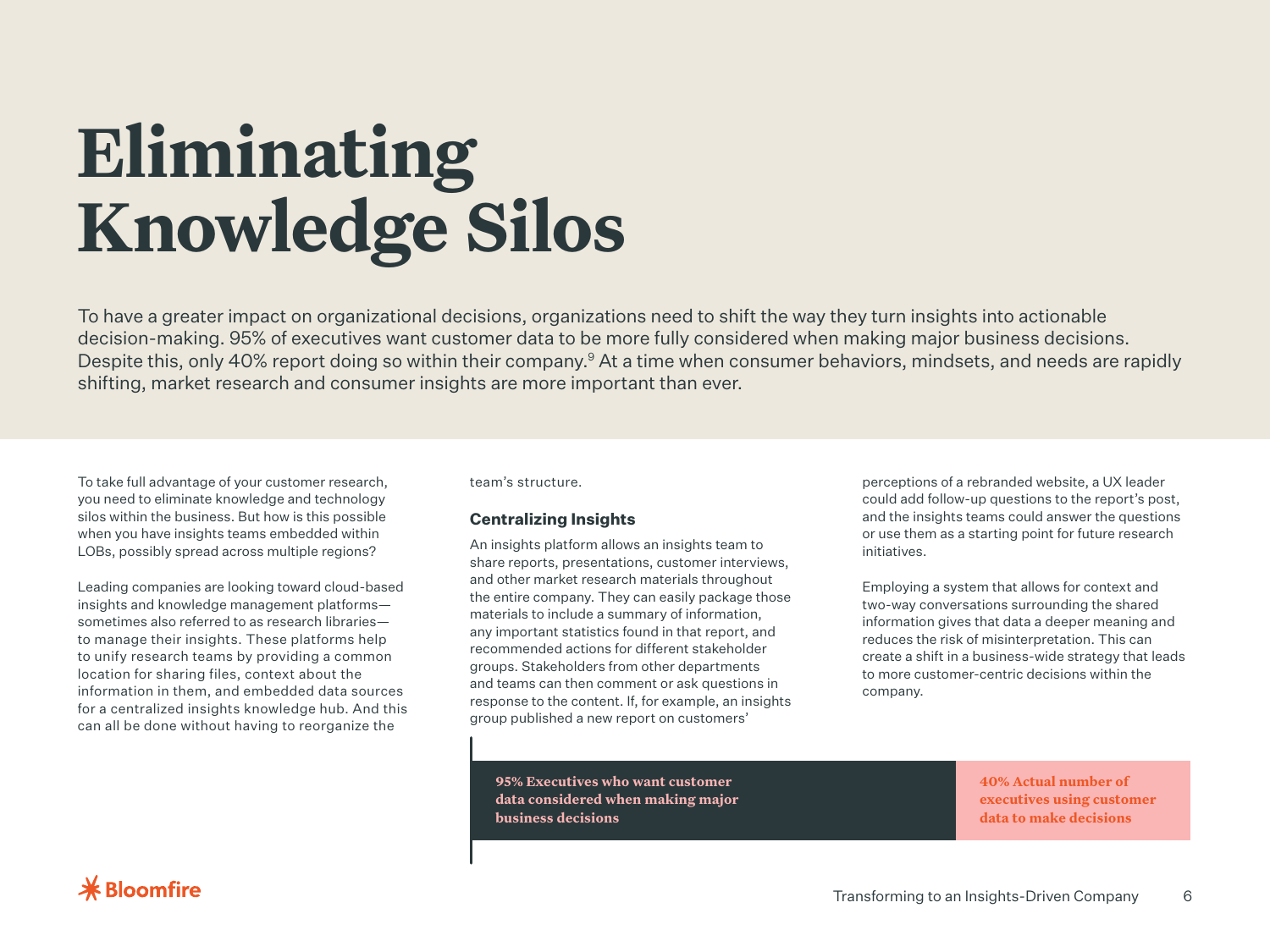### **Preventing Duplicate Research**

In organizations with insights teams distributed across different lines of business, there's a risk that teams will duplicate one another's research efforts or purchase the same secondary research because they don't know what is available across the organization. By housing all research in an insights platform, insights teams can engage with all available research and eliminate the risk of duplicated work (along with the high cost associated with it).

### **Powering Collaboration**

61% percent of companies feel that to achieve their strategic goals they must collaborate more effectively across functions.10 However, for teams to successfully collaborate, you need to eliminate the technological and organizational barriers getting in their way.



**61% of companies feel that to achieve their strategic goals they must collaborate more effectively across functions.**

Insights platforms promote collaboration across teams that might not otherwise communicate and help increase the visibility of existing research. When research is centralized and searchable, its utility goes beyond the team that originally commissioned it. Teams can synthesize research from different sources, helping them uncover new insights and collaborate on innovative ideas. A tangible result of that collaboration is faster decision- making company-wide and a more cohesive customer experience.

Of course, having technology that offers your company contextualized, accessible insights is only a piece of a greater customer insights success puzzle. What must also occur is an organizational culture shift.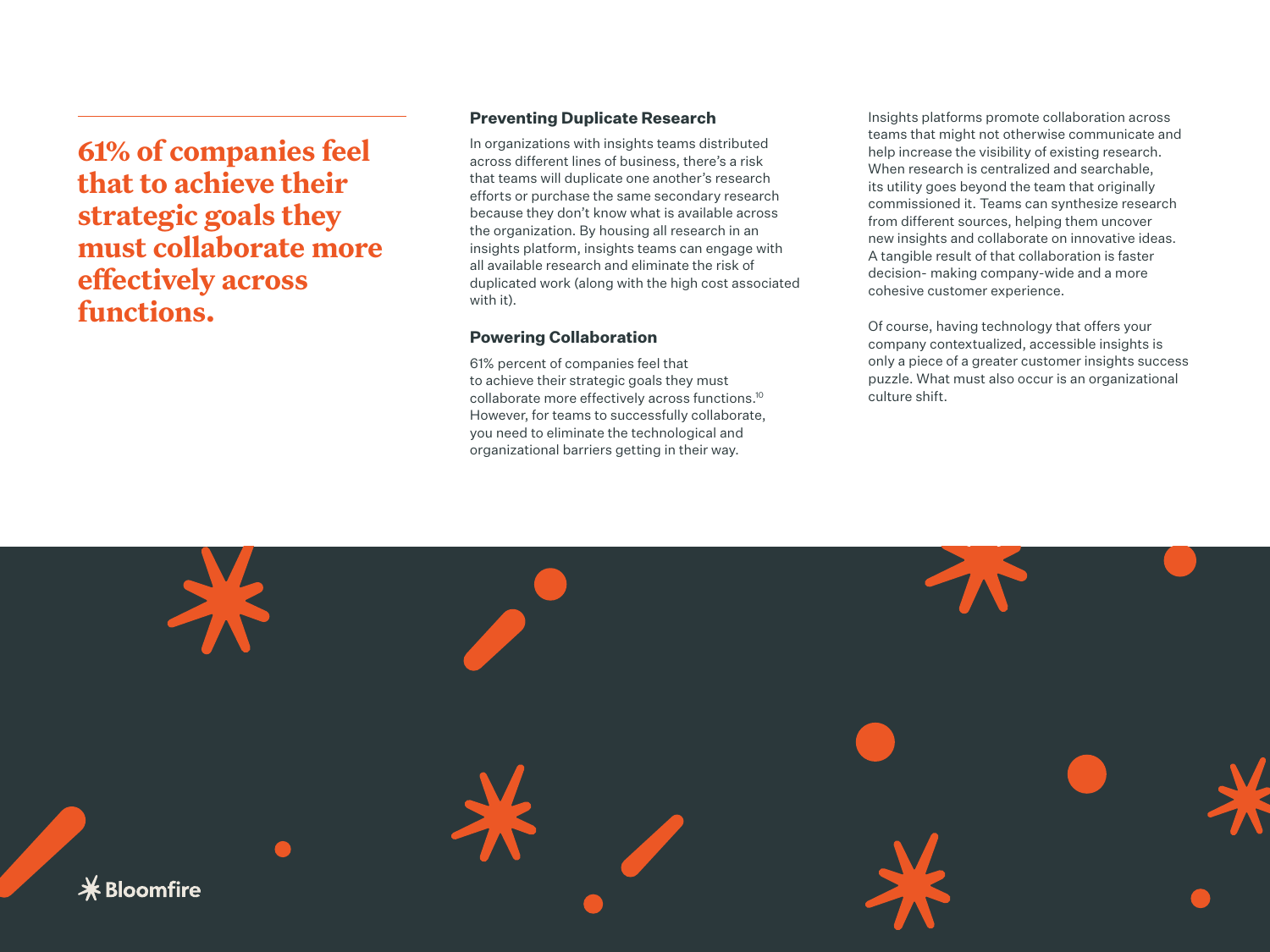### **Customer Centricity**

Shifting to a customer insights driven culture helps improve not only the day-to-day decision making within teams, but can also lead an overall change in market presence.

and 5% more profitable than businesses that don't shift to an insights-driven culture.<sup>11</sup>

Customer centricity isn't just about customer service: it's the entire experience with your brand from awareness to post-purchase. And your insights team plays a critical role in this transformation. Becoming more customer-centric is not something that can be done overnight, and it requires a company-wide effort. One major factor in the creation of silos is the segregation of goals by department. When every department has its own objectives, the sharing of information gets lost. Start by unifying the goals of your immediate team and making sure everyone understands why this change is important.

Creating this cultural shift is proven to be more than beneficial for a company. Organizations that are data and insights-driven are 6% more productive



### **Knowledge Engagement**

The other key cultural ingredient is knowledge engagement. If your teams hoard information on their hard drives, it's time to change that. The shift can be difficult for some companies. To combat this, organizations must ensure members understand how and why the process of accessing and using this knowledge is changing.

Part of change management is creating an environment where everyone understands how the knowledge process is shifting and the positive impact it will have on the company's culture. This type of communication and training helps to ensure employees are bought-in and vested well before the change occurs and prepares them to change the way they operate.

You may see a swift change after implementing a new policy that creates a sense of urgency,

Simply having the right technology is only half the battle. When technology is implemented in a vacuum or bolted onto business-as-usual processes, organizations rarely see the results they anticipate. The most successful companies are transforming their culture around the values of customer centricity and knowledge sharing.

### **Creating Cultural Change**

### **Insights-driven organizations are more profitable and productive than their less mature peers.**





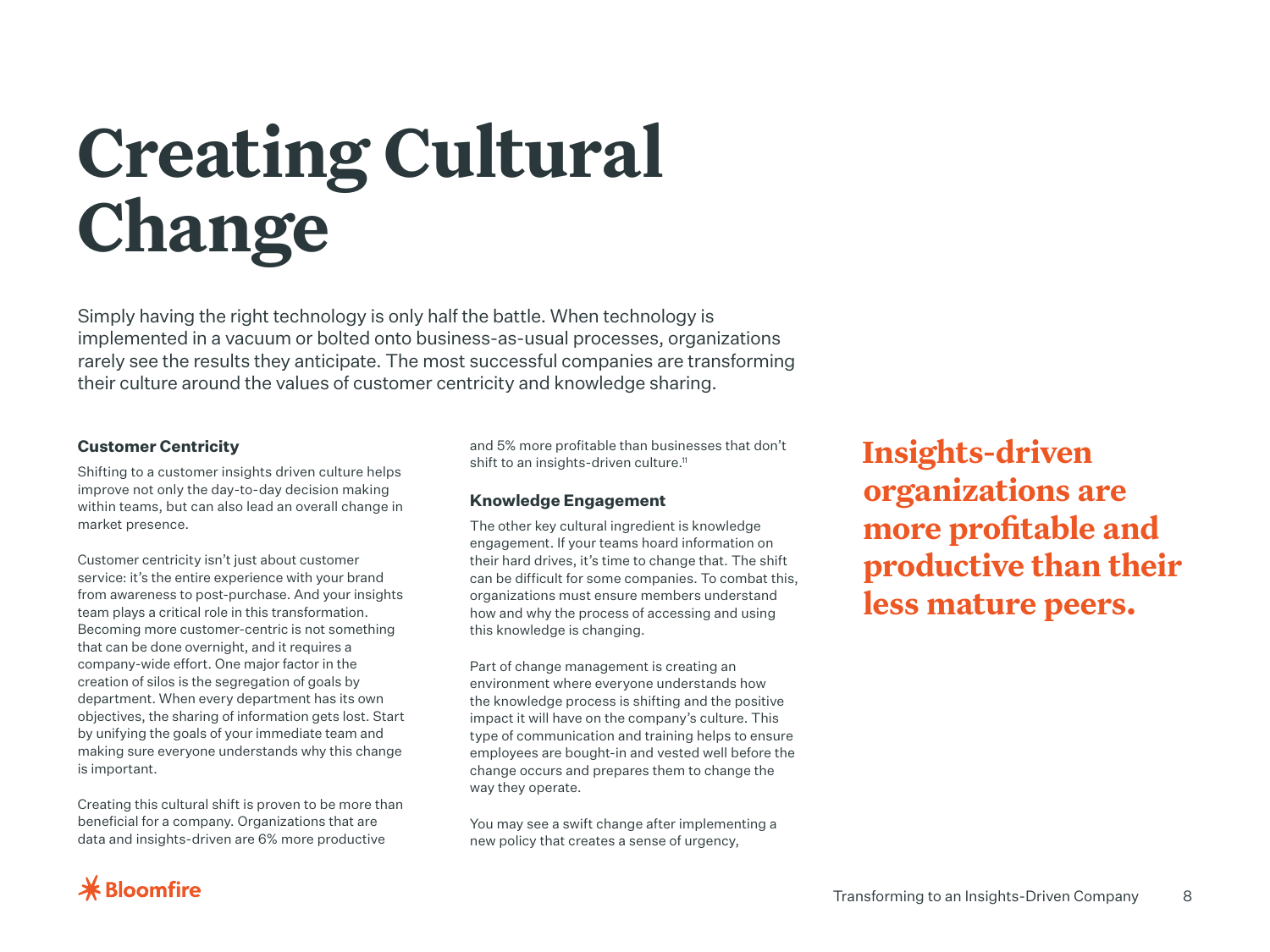but many times these silos can return and the pendulum of organizational culture can swing back. To create a lasting, real change within a company, teams need to feel a responsibility and commitment to the change. The customer insights goals must span beyond an individual's merits and accomplishments. They must be rooted in the framing of the organizational goals that positions customer insights as the best tool to achieve the organization's purpose.

If this sounds outside of your team's scope, think again. Change can start from any part of an organization. Insights teams are a critical function and can help lead a company culture to become more customer-centric and knowledge sharing-oriented.

The beginnings of this shift can start with something as small as encouraging the sharing of data — both "hard data" and "soft knowledge" within the company, and ensuring that everyone has the necessary access to actionable insights.

### **An Insights-Led Transformation**

A Deloitte study found that the single biggest hurdle to becoming customer-centric is the inability to share customer data across departments.12 Insights teams have the power to change that. First, start by uniting your insights functions through common goals by breaking down communication and technology barriers. Make sure your teams understand why you're making this change, and then be open to feedback. Once your department is on the same page, have faith in the power of repetition. Giving your stakeholders a unified view of the customer and single source of truth is the first step.

**The beginnings of this shift can start with something as small as encouraging the sharing of data — both "hard data" and "soft knowledge."**





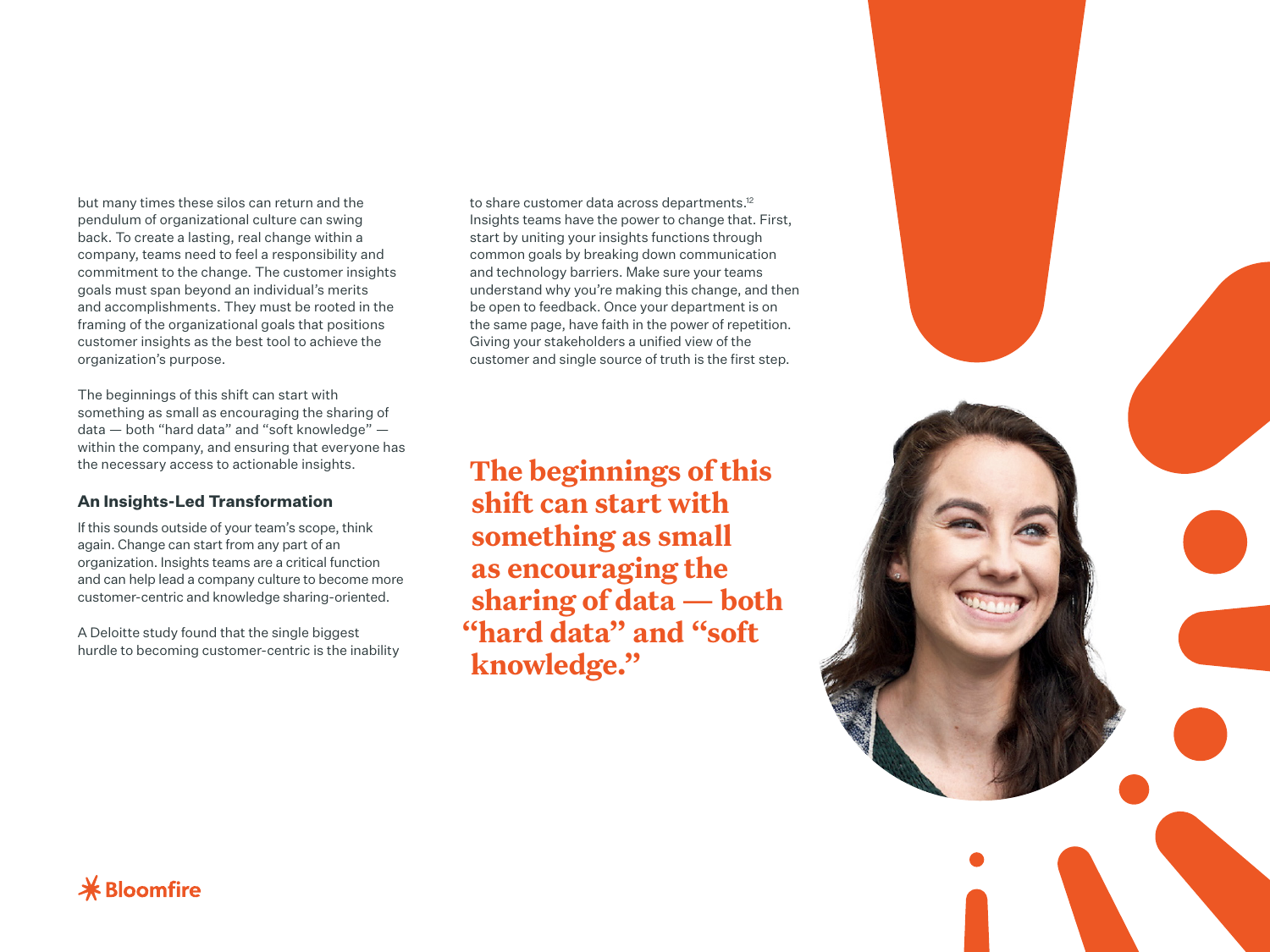Placing insights at the center of the organization has had a significant impact on the way Conagra's insights-generating teams and stakeholders communicate. Manager of Demand Science Melanie Greben notes that since Conagra adopted Bloomfire, she's seen a decrease in the number of siloed, one-to-one conversations team members have when searching for information. She adds that the risk that someone will access inaccurate or expired content has decreased because team members know the most current content lives in

Bloomfire.

"Bloomfire makes us confident that the information our team members are accessing is the most accurate and up-to-date," says Greben.

While Conagra initially started using Bloomfire solely for their insights function, they have expanded the platform to other teams, including research & development, to increase the visibility of their research.





Conagra estimates that their employees are now saving 20-30 minutes each time they search for research. By making insights easily accessible and decreasing the amount of time it takes to find information, Conagra has found that their internal stakeholders have more time to focus on taking action from insights and making well-informed decisions.





Conagra Brands is a consumer packaged goods company with a diverse portfolio of iconic food brands including Marie Callendar's, Hunt's, Slim Jim, Orville Redenbacher's, and Duncan Hines. Their mission is to be the most energized, high-impact culture on food, and they know that achieving this requires a focus on insights

### **Real-World Insights-Driven Company: Conagra Brands**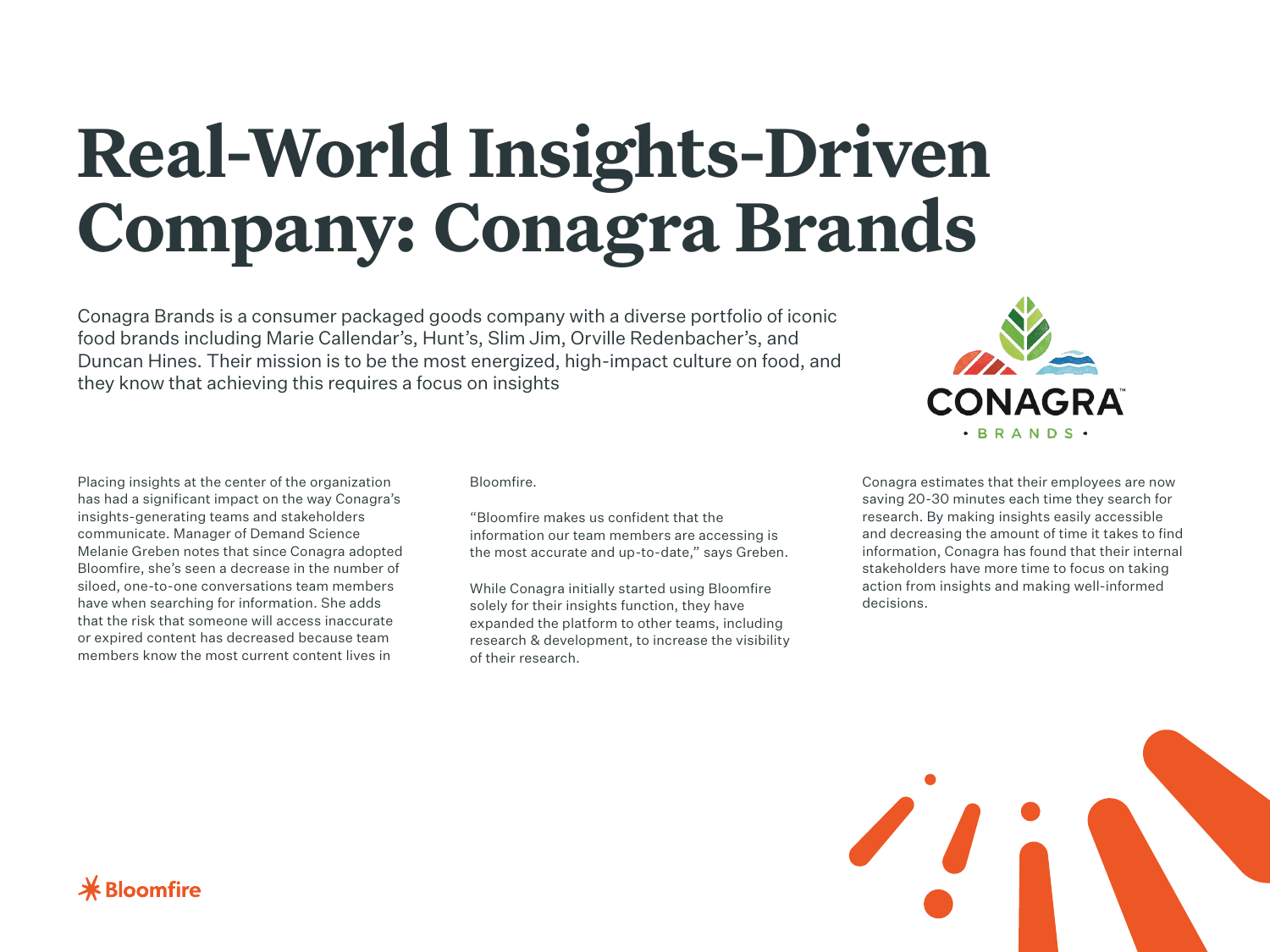On average, the most valuable customer insights only yield 37% of their potential benefits.<sup>13</sup> The goal of an insights-driven company should be that each customer insight research project yields the maximum potential benefit to the company. To maximize the benefit, the first step is helping your business and operational teams find your research and collaborate not only with your team but with each other. As knowledge silos are knocked down, your organizational culture will shift to be more collaboration-focused, empowered, and insights-driven.

Actual vs. Potential Benefits Of The Most Valuable Customer **Insights** 



Companies now operate in an age where customers are more knowledgeable than ever and expect digital anytime-anywhere service. With a new generation of customers who are savvier about how to interact with businesses comes need for rapid personalization in brand interactions. Customers want to feel heard and important, and it is a positive customer experience that makes a business stand out to their customer base.

### **Takeaways: Maximizing the Value of Insights**



Transforming to an Insights-Driven Company 11